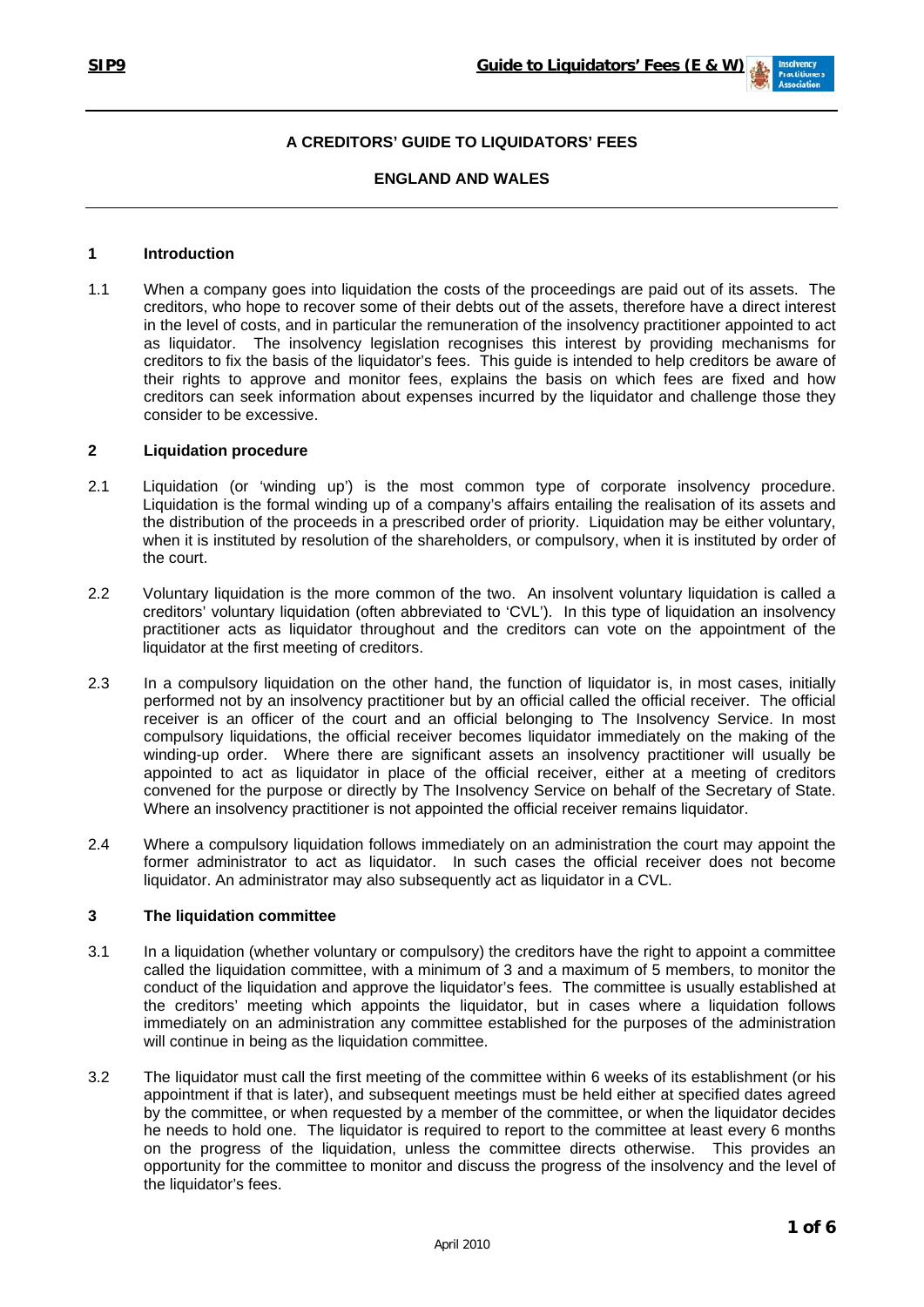

## **4 Fixing the liquidator's remuneration**

- 4.1 The basis for fixing the liquidator's remuneration is set out in Rules 4.127 4.127B of the Insolvency Rules 1986. The Rules state that the remuneration shall be fixed:
	- as a percentage of the value of the assets which are realised or distributed or both,
	- by reference to the time properly given by the liquidator and his staff in attending to matters arising in the liquidation, or
	- as a set amount.

Any combination of these bases may be used to fix the remuneration, and different bases may be used for different things done by the liquidator. Where the remuneration is fixed as a percentage, different percentages may be used for different things done by the liquidator.

It is for the liquidation committee (if there is one) to determine on which of these bases, or combination of bases, the remuneration is to be fixed. Where it is fixed as a percentage, it is for the committee to determine the percentage or percentages to be applied. Rule 4.127 says that in arriving at its decision the committee shall have regard to the following matters:

- the complexity (or otherwise) of the case;
- any responsibility of an exceptional kind or degree which falls on the liquidator in connection with the insolvency;
- the effectiveness with which the liquidator appears to be carrying out, or to have carried out, his duties;
- the value and nature of the assets which the liquidator has to deal with.
- 4.2 If there is no liquidation committee, or the committee does not make the requisite determination, the liquidator's remuneration may be fixed by a resolution of a meeting of creditors. The creditors take account of the same matters as apply in the case of the committee. A resolution specifying the terms on which the liquidator is to be remunerated may be taken at the meeting which appoints the liquidator.
- 4.3 If the remuneration is not fixed as above, it will be fixed in one of the following ways. In a CVL, it will be fixed by the court on application by the liquidator, but the liquidator may not make such an application unless he has first tried to get his remuneration fixed by the committee or creditors as described above, and in any case not later than 18 months after his appointment. In a compulsory liquidation, it will be in accordance with a scale set out in the Rules.
- 4.4 Where the liquidation follows directly on from an administration in which the liquidator had acted as administrator, the basis of remuneration fixed in the administration continues to apply in the liquidation (subject to paragraph 8 below).

### **5 Review of remuneration**

Where there has been a material and substantial change in circumstances since the basis of the liquidator's remuneration was fixed, the liquidator may request that it be changed. The request must be made to the same body as initially approved the remuneration, and the same rules apply as to the original approval.

## **6 What information should be provided by the liquidator?**

#### **6.1 When seeking remuneration approval**

- 6.1.1 When seeking agreement to his fees the liquidator should provide sufficient supporting information to enable the committee or the creditors to form a judgement as to whether the proposed fee is reasonable having regard to all the circumstances of the case. The nature and extent of the supporting information which should be provided will depend on:
	- the nature of the approval being sought;
	- the stage during the administration of the case at which it is being sought; and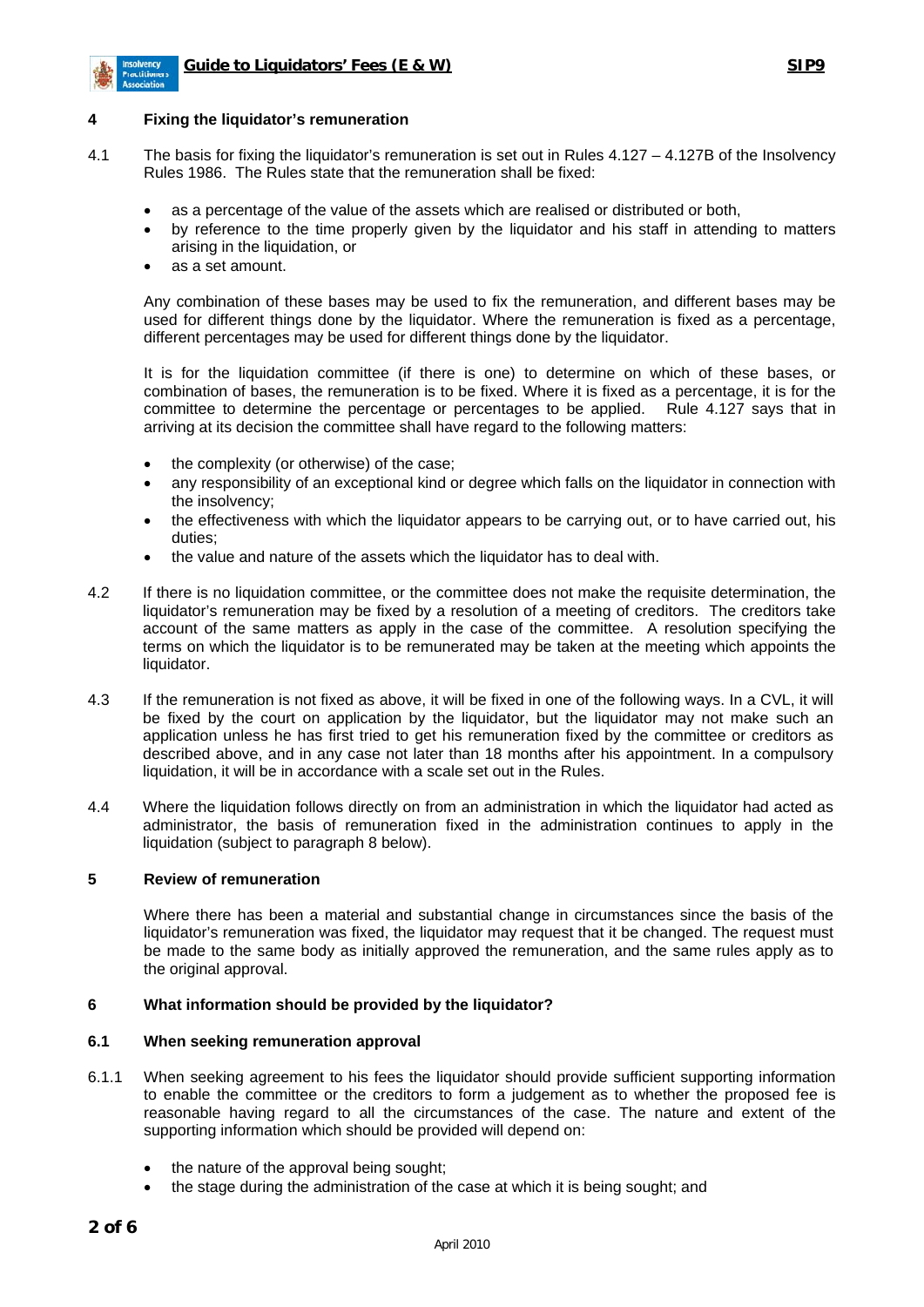- the size and complexity of the case.
- 6.1.2 Where, at any creditors' or committee meeting, the liquidator seeks agreement to the terms on which he is to be remunerated, he should provide the meeting with details of the charge-out rates of all grades of staff, including principals, which are likely to be involved on the case.
- 6.1.3 Where the liquidator seeks agreement to his fees during the course of the liquidation, he should always provide an up to date receipts and payments account. Where the proposed fee is based on time costs the liquidator should disclose to the committee or the creditors the time spent and the charge-out value in the particular case, together with, where appropriate, such additional information as may reasonably be required having regard to the size and complexity of the case. The additional information should comprise a sufficient explanation of what the liquidator has achieved and how it was achieved to enable the value of the exercise to be assessed (whilst recognising that the liquidator must fulfil certain statutory obligations that might be seen to bring no added value for creditors) and to establish that the time has been properly spent on the case. That assessment will need to be made having regard to the time spent and the rates at which that time was charged, bearing in mind the factors set out in paragraph 4.1 above. To enable this assessment to be carried out it may be necessary for the liquidator to provide an analysis of the time spent on the case by type of activity and grade of staff. The degree of detail will depend on the circumstances of the case, but it will be helpful to be aware of the professional guidance which has been given to insolvency practitioners on this subject. The guidance suggests the following areas of activity as a basis for the analysis of time spent:
	- Administration and planning
	- **Investigations**
	- Realisation of assets
	- **Trading**
	- **Creditors**
	- Any other case-specific matters

The following categories are suggested as a basis for analysis by grade of staff:

- **Partner**
- **Manager**
- Other senior professionals
- Assistants and support staff

The explanation of what has been done can be expected to include an outline of the nature of the assignment and the liquidator's own initial assessment, including the anticipated return to creditors. To the extent applicable it should also explain:

- Any significant aspects of the case, particularly those that affect the amount of time spent.
- The reasons for subsequent changes in strategy.
- Any comments on any figures in the summary of time spent accompanying the request the liquidator wishes to make.
- The steps taken to establish the views of creditors, particularly in relation to agreeing the strategy for the assignment, budgeting, time recording, fee drawing or fee agreement.
- Any existing agreement about fees.
- Details of how other professionals, including subcontractors, were chosen, how they were contracted to be paid, and what steps have been taken to review their fees.

It should be borne in mind that the degree of analysis and form of presentation should be proportionate to the size and complexity of the case. In smaller cases not all categories of activity will always be relevant, whilst further analysis may be necessary in larger cases.

6.1.4 Where the fee is charged on a percentage basis the liquidator should provide details of any work which has been or is intended to be sub-contracted out which would normally be undertaken directly by a liquidator or his staff.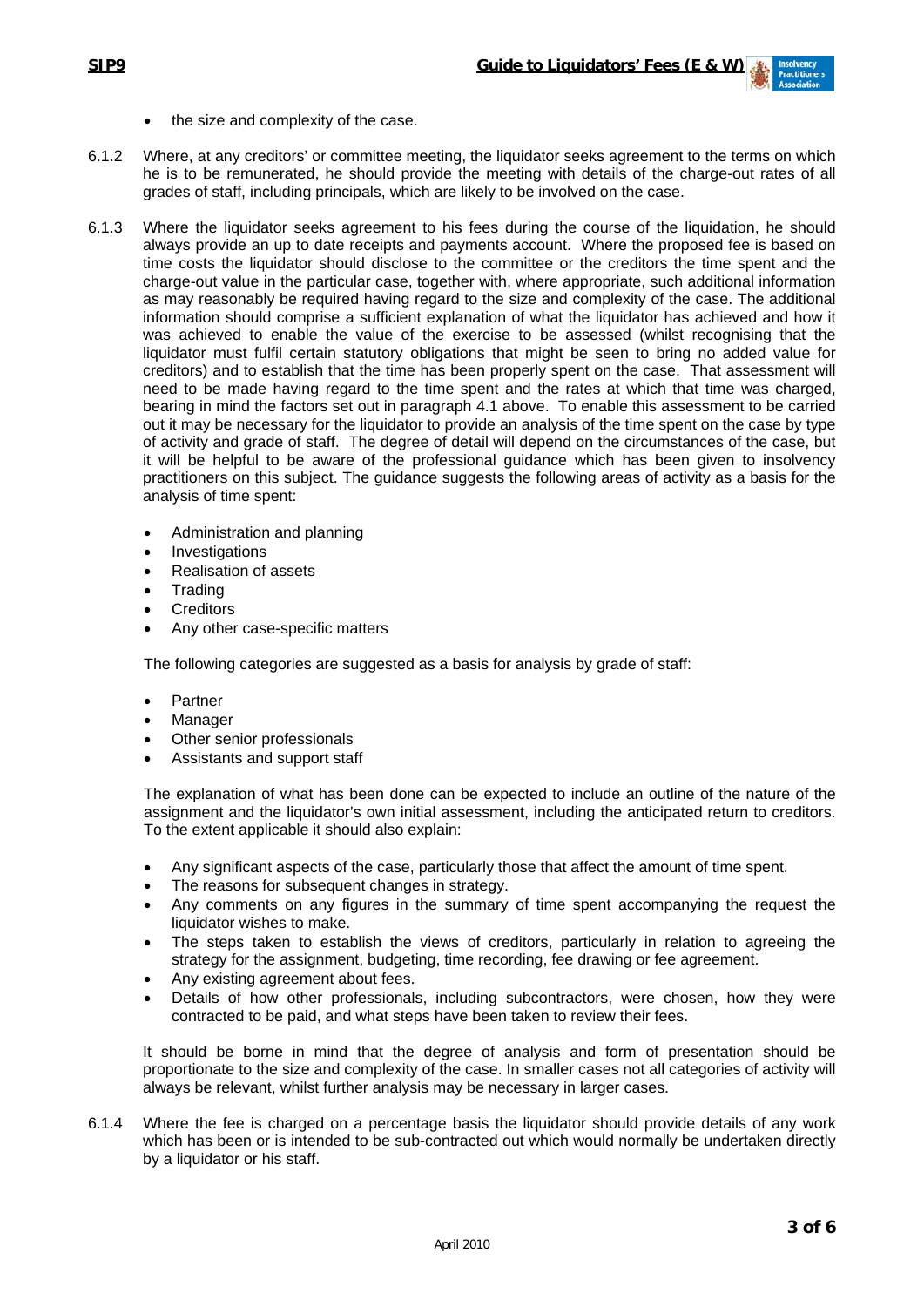

#### **6.2 After remuneration approval**

 Where a resolution fixing the basis of fees is passed at any creditors' meeting held before he has substantially completed his functions, the liquidator should notify the creditors of the details of the resolution in his next report or circular to them. When subsequently reporting to creditors on the progress of the liquidation, or submitting his final report, he should specify the amount of remuneration he has drawn in accordance with the resolution (see further paragraph 7.1 below). Where the fee is based on time costs he should also provide details of the time spent and chargeout value to date and any material changes in the rates charged for the various grades since the resolution was first passed. He should also provide such additional information as may be required in accordance with the principles set out in paragraph 6.1.3. Where the fee is charged on a percentage basis the liquidator should provide the details set out in paragraph 6.1.4 above regarding work which has been sub-contracted out.

#### **6.3 Disbursements and other expenses**

There is no statutory requirement for the committee or the creditors to approve the drawing of expenses or disbursements, but there is provision for the creditors to challenge them, as described below. Professional guidance issued to insolvency practitioners requires that, where the liquidator proposes to recover costs which, whilst being in the nature of expenses or disbursements, may include an element of shared or allocated costs (such as room hire, document storage or communication facilities provided by the liquidator's own firm), they must be disclosed and be authorised by those responsible for approving his remuneration. Such expenses must be directly incurred on the case and subject to a reasonable method of calculation and allocation.

## **6.4 Realisations for secured creditors**

Where the liquidator realises an asset on behalf of a secured creditor and receives remuneration out of the proceeds (see paragraph 11.1 below), he should disclose the amount of that remuneration to the committee (if there is one), to any meeting of creditors convened for the purpose of determining his fees, and in any reports he sends to creditors.

#### **7. Progress reports and requests for further information**

- 7.1 The liquidator is required to send annual progress reports to creditors. The reports must include:
	- details of the basis fixed for the remuneration of the liquidator (or if not fixed at the date of the report, the steps taken during the period of the report to fix it);
	- if the basis has been fixed, the remuneration charged during the period of the report, irrespective of whether it was actually paid during that period (except where it is fixed as a set amount, in which case it may be shown as that amount without any apportionment for the period of the report);
	- if the report is the first to be made after the basis has been fixed, the remuneration charged during the periods covered by the previous reports, together with a description of the work done during those periods, irrespective of whether payment was actually made during the period of the report;
	- a statement of the expenses incurred by the liquidator during the period of the report, irrespective of whether payment was actually made during that period;
	- a statement of the creditors' rights to request further information, as explained in paragraph 7.2, and their right to challenge the liquidator's remuneration and expenses.
- 7.2 Within 21 days of receipt of a progress report (or 7 business days where the report has been prepared for the purposes of a meeting to receive the liquidator's resignation) a creditor may request the liquidator to provide further information about the remuneration and expenses set out in the report. A request must be in writing, and may be made either by a secured creditor, or by an unsecured creditor with the concurrence of at least 5% in value of unsecured creditors (including himself) or the permission of the court.
- 7.3 The liquidator must provide the requested information within 14 days, unless he considers that: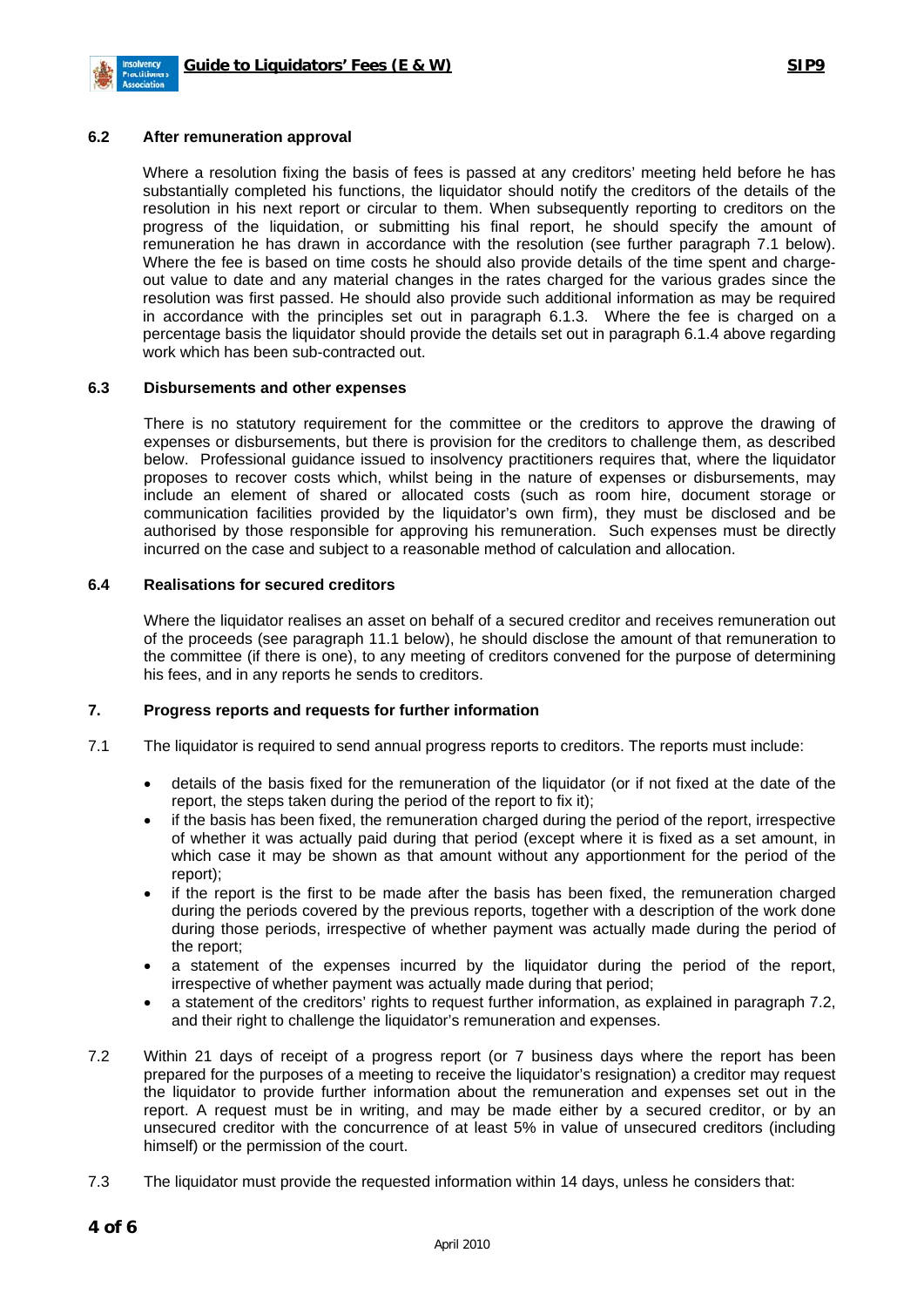- the time and cost involved in preparing the information would be excessive, or
- disclosure would be prejudicial to the conduct of the liquidation or might be expected to lead to violence against any person, or
- the liquidator is subject to an obligation of confidentiality in relation to the information requested,

in which case he must give the reasons for not providing the information.

Any creditor may apply to the court within 21 days of the liquidator's refusal to provide the requested information, or the expiry of the 14 days time limit for the provision of the information.

#### **8 Provision of information – additional requirements**

The liquidator must provide certain information about the time spent on the case, free of charge, upon request by any creditor, director or shareholder of the company.

The information which must be provided is –

- the total number of hours spent on the case by the liquidator or staff assigned to the case;
- for each grade of staff, the average hourly rate at which they are charged out;
- the number of hours spent by each grade of staff in the relevant period.

The period for which the information must be provided is the period from appointment to the end of the most recent period of six months reckoned from the date of the liquidator's appointment, or where he has vacated office, the date that he vacated office.

The information must be provided within 28 days of receipt of the request by the liquidator, and requests must be made within two years from vacation of office.

#### **9 What if a creditor is dissatisfied?**

- 9.1 Except in cases where there is a liquidation committee it is the creditors as a body who have authority to approve the liquidator's fees. To enable them to carry out this function they may require the liquidator to call a creditors' meeting. In order to do this at least ten per cent in value of the creditors must concur with the request, which must be made to the liquidator in writing
- 9.2 If a creditor believes that the liquidator's remuneration is too high, the basis is inappropriate, or the expenses incurred by the liquidator are in all the circumstances excessive he may, provided certain conditions are met, apply to the court.
- 9.3 Application may be made to the court by any secured creditor, or by any unsecured creditor provided at least 10 per cent in value of unsecured creditors (including himself) agree, or he has the permission of the court. Any such application must be made within 8 weeks of the applicant receiving the liquidator's progress report in which the charging of the remuneration or incurring of the expenses in question is first reported (see paragraph 7.1 above). If the court does not dismiss the application (which it may if it considers that insufficient cause is shown) the applicant must give the liquidator a copy of the application and supporting evidence at least 14 days before the hearing.
- 9.4 If the court considers the application well founded, it may order that the remuneration be reduced, the basis be changed, or the expenses be disallowed or repaid. Unless the court orders otherwise, the costs of the application must by paid by the applicant and not out of the assets of the insolvent company.

## **10. What if the liquidator is dissatisfied?**

 If the liquidator considers that the remuneration fixed by the liquidation committee, or in the preceding administration, is insufficient or that the basis used to fix it is inappropriate he may request that the amount or rate be increased, or the basis changed, by resolution of the creditors. If he considers that the remuneration fixed by the liquidation committee, the creditors, in the preceding administration or in accordance with the statutory scale is insufficient, or that the basis used to fix it is inappropriate, he may apply to the court for the amount or rate to be increased or the basis